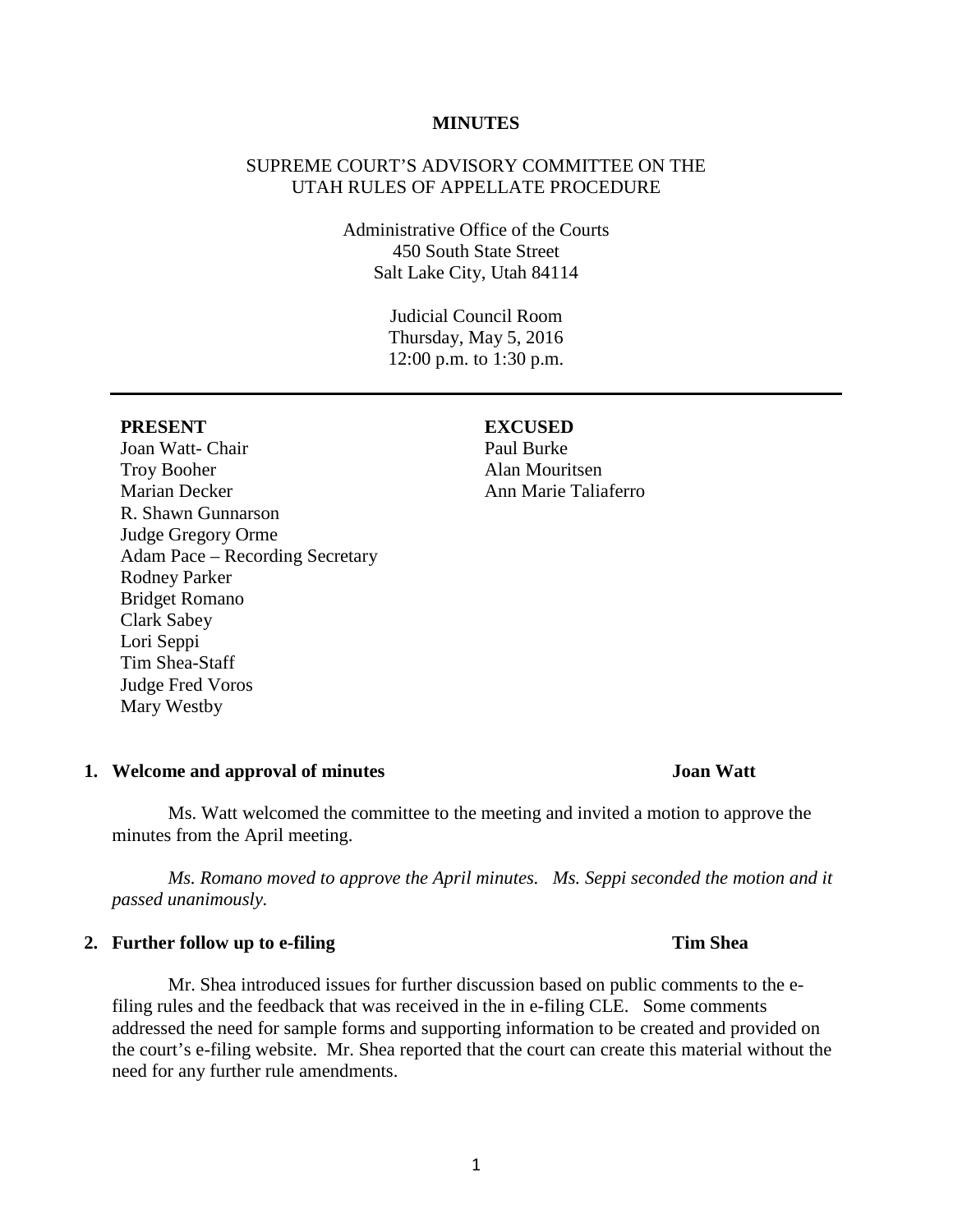The comments raised several issues with respect to linking to the electronic record when there are multiple cases underlying the appeal. The committee identified and discussed different scenarios where this could happen, including PCRA (Post Conviction Remedy Act) proceedings, Rule 19 petitions for extraordinary writs, and possibly others. Mr. Shea proposed further revisions to Rule 21A to provide the citation formats needed for citing to records of multiple cases (D:1:#:#, D:2:#:#. etc.). Mr. Shea also suggested that there needs to be a mechanism in place to alert the court when there are multiple cases underlying the appeal, so the electronic records can be gathered and associated with the appeal in the e-filing system. Also, in some cases the record might not be available in electronic format, and might so voluminous that it would be unduly burdensome on the district court to require that it be scanned. There needs to be a mechanism in place to decide how these records are gathered and transferred to the appellate court.

The committee discussed and agreed that the appellate court should have discretion to decide on a case by case basis whether a voluminous paper record should be scanned. The committee discussed the best way to alert the court when there are multiple records that need to be linked from cases underlying the appeal. The options that were discussed included: 1) putting the information in the docketing statement; 2) making the parties file a motion; and 3) allowing the parties to identify associated cases in a drop-down menu in the e-filing system. Judge Voros commented, and others agreed, that the third option was preferable. Judge Voros also commented that only the record that was actually in front of the district court should be linked to on appeal. Otherwise, parties should have to make a motion to supplement the record. Mr. Sabey asked whether the district courts in PCRA proceedings could be required to make the records from any underlying cases part of the record before it is sent up on appeal. Judge Voros suggested that this may require an amendment to civil rule 65A, not the appellate rules. Ms. Watt asked Ms. Romano to gather feedback on this issue from her colleagues that also do PCRA work to discuss at the next meeting.

The committee agreed that the e-filing system should be designed to provide the ability for the district and appellate courts to link to records from other cases, and to identify them with the proper labels so they are easily citable on appeal. Mr. Parker commented this proposal might be too ambitious, and suggested revising Rule 21A to require linking to the electronic record "when possible" in order to account for scenarios that are likely to arise when linking to the electronic record is not possible, or does not function properly. The committee agreed with this suggestion.

Mr. Shea said that he would incorporate these suggestions into a new revision of Rule 21A to be presented and discussed at the next meeting. He reported that the court is preparing a standing order that it will issue to allow filing of documents by email in the interim until the efiling system is ready. Finally, Mr. Shea pointed out that the e-filing system has been delayed, and asked the committee to consider whether it should move forward with a modified version of the proposed e-filing rules in the interim. Ms. Watt invited the committee members to review the e-filing rules and to identify what portions could be adopted before the e-filing system is complete—to be discussed in a future meeting.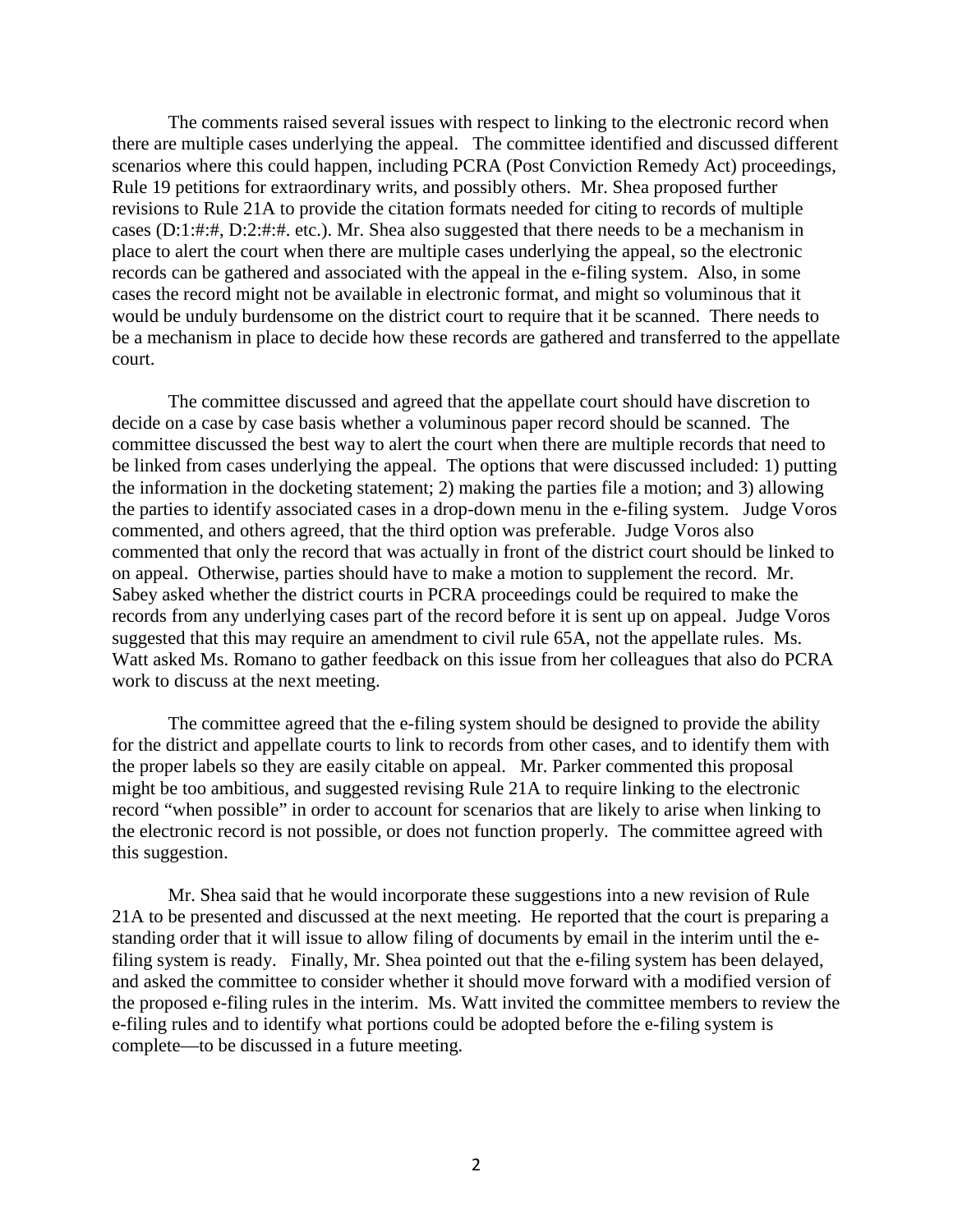### **3. Rule 52. Child Welfare Appeals Mary Westby**

Ms. Westby proposed, and the committee agreed, that Rule 52 should be amended to make it consistent with the recent changes that were approved to Rule 4(b). Mr. Booher questioned whether the language in Rule 52(c) regarding the timing for filing a cross appeal should be left as "after a notice of appeal is filed," and not changed to "after the date on which the first notice of appeal is docketed." He commented that there might be confusion between the date that an appeal is docketed and the date it is filed. The committee agreed with this suggestion. Mr. Sabey asked if the same change should be made to Rule 4(b). The committee agreed that change should be made as well. Ms. Watt invited a motion to approve these proposed changes.

*Mr. Booher moved to approve the proposed change to Rule 52. Ms. Romano seconded the motion and it passed unanimously.*

*Mr. Gunnarson moved to approve proposed change to Rule 4(b). Ms. Romano seconded the motion and it passed unanimously.* 

Judge Voros suggested the committee should consider inviting feedback from practitioners on the changes that are being made to rules governing child welfare appeals.

### **4. Rule 37. Suggestion of mootness; voluntary dismissal Judge Voros**

Discussion of this issue was tabled until the next meeting.

### **5. Rule 23D. Challenging the constitutionality of a statute or ordinance Tim Shea**

Mr. Shea reported that the Supreme Court requested he draft a rule requiring the parties to serve their briefs on the Attorney General (or the county or municipal attorney, as the case may be) if a party challenges the constitutionality of a statute or ordinance. He asked the committee to discuss a new proposed Rule 23D.

Ms. Romano commented that she is in favor of the concept of the rule, but that the proposed time frames in the rule do not work because they are too short. She also raised several other concerns with the way the rule is drafted. The committee discussed various other questions raised by this rule. Ms. Watt suggested, and the committee agreed, that a subcommittee should be formed to examine the proposed rule and make further recommendations. Ms. Romano agreed to chair the subcommittee comprised of herself, Mr. Gunnarson, Mr. Booher, and Mr. Sabey.